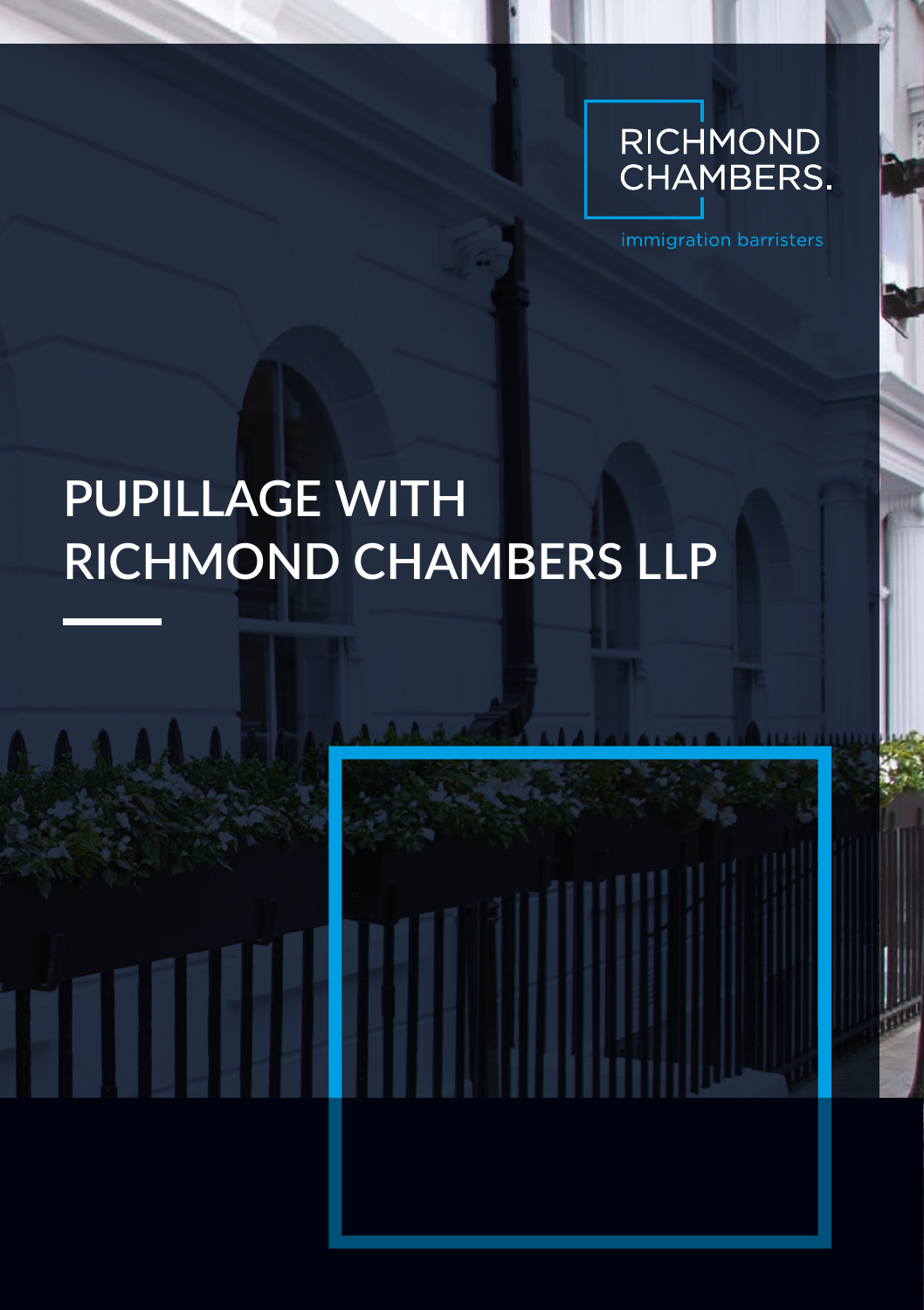### **WHAT OUR PUPILS SAY**

# $\mathcal{L}_{\mathcal{C}}$

*"Richmond Chambers stands out from other immigration firms I have worked at due to the collegiate atmosphere and its unwavering commitment to achieving the best results for clients. Having started as a legal associate, I have had the opportunity to work closely with all of the barristers and have been pleasantly surprised at how generous each of them are with their time, guidance and advice. This has continued throughout pupillage, during which I have been encouraged to develop my own knowledge, skills and confidence. While hard work is expected, it is also valued. I have often been shooed out of Chambers in the evening, and professional and personal successes are recognised and celebrated both inside and outside of working hours."*

#### **Zarina Rahman, Pupil Barrister**



*"For an aspiring immigration barrister such as myself, there could have been no better choice for pupillage than Richmond Chambers. The opportunity to delve deeply into all aspects of immigration law alongside expert practitioners in the field is unparalleled and ensures an excellent training ground for budding immigration barristers. Upon joining, it became apparent to me that chambers' unique collegial atmosphere is not simply welcoming and motivational – the thorough exchange of thoughts and ideas amongst the set's barristers is key to the high standard of legal services it offers."* 

**Alex Papasotiriou, Pupil Barrister**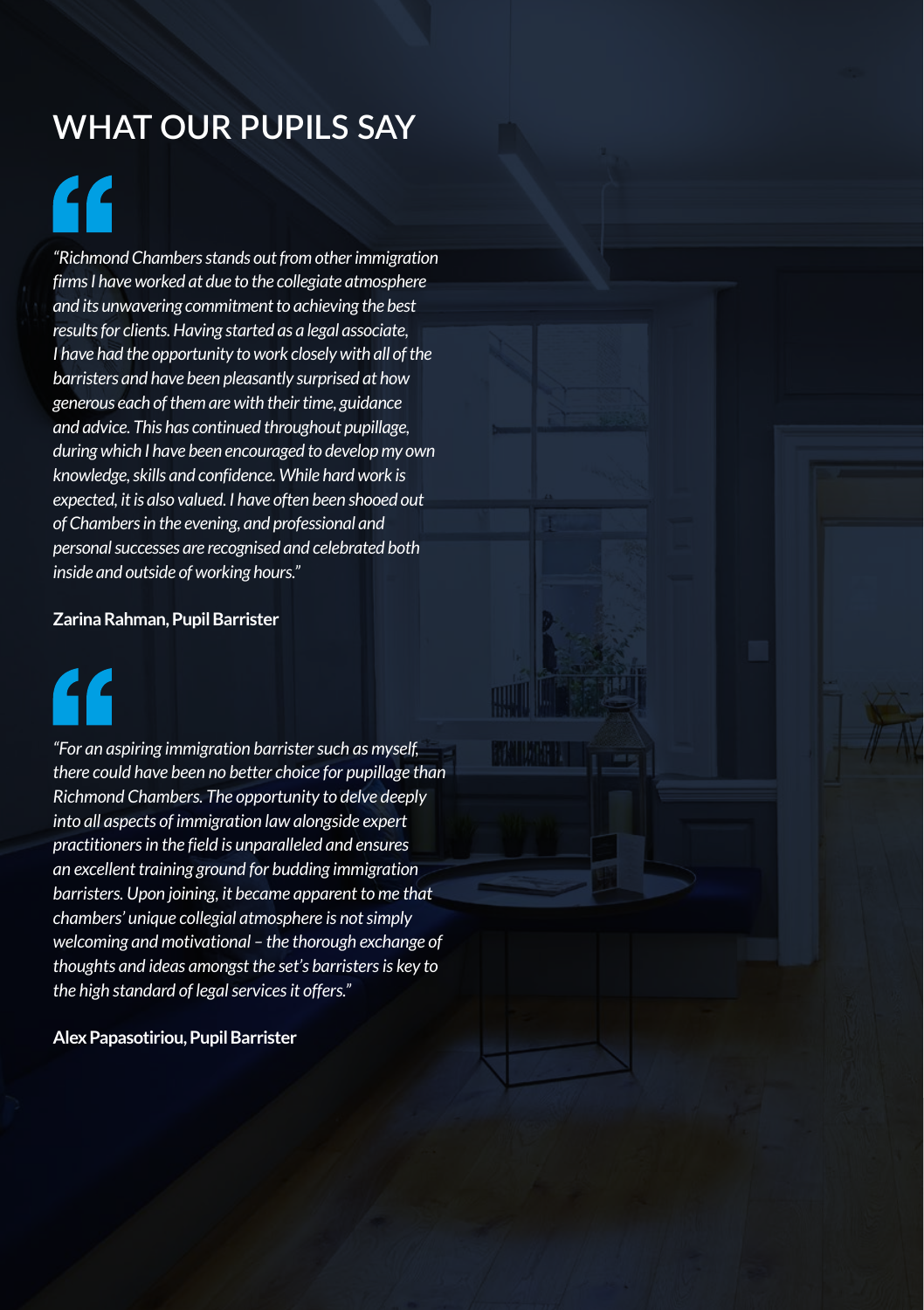#### **PUPILLAGE**

Richmond Chambers offers up to three immigration law pupillages each year. Each pupillage is an employed pupillage, full time and for twelve months. During the twelve months each pupil is allocated to a pupil supervisor, but our pupils also have regular opportunities to work for other members of Chambers.

## **WHAT SORT OF WORK WILL I EXPERIENCE?**

## **HOW IS PUPILLAGE STRUCTURED?**

Pupils see a wide range of private client immigration law work including applications, appeals and judicial reviews involving investment migration, business migration, family migration, skilled worker migration, EEA free movement, nationality, human rights and asylum. Our focus on direct access work means that pupils can expect daily client contact.

The pupillage year is structured into two six month periods. The first six months is spent collaborating on a wide range of applications and appeals across all areas of personal and business immigration law, often involving complex and novel points of law. In the second six months, learning through experience continues, but the reputation of Richmond Chambers is such that our pupils can also expect to be briefed by both solicitors and members of the public in their own right.

## **WHAT ABOUT TRAINING?**

We are committed to providing our pupils with high quality, relevant training. Our barristers provide regular feedback to our pupils in relation to all work undertaken under their supervision and we hold monthly in-house advocacy training. We also go beyond the Bar Council's training requirements and provide the additional training that we deem necessary for a successful direct access practice.

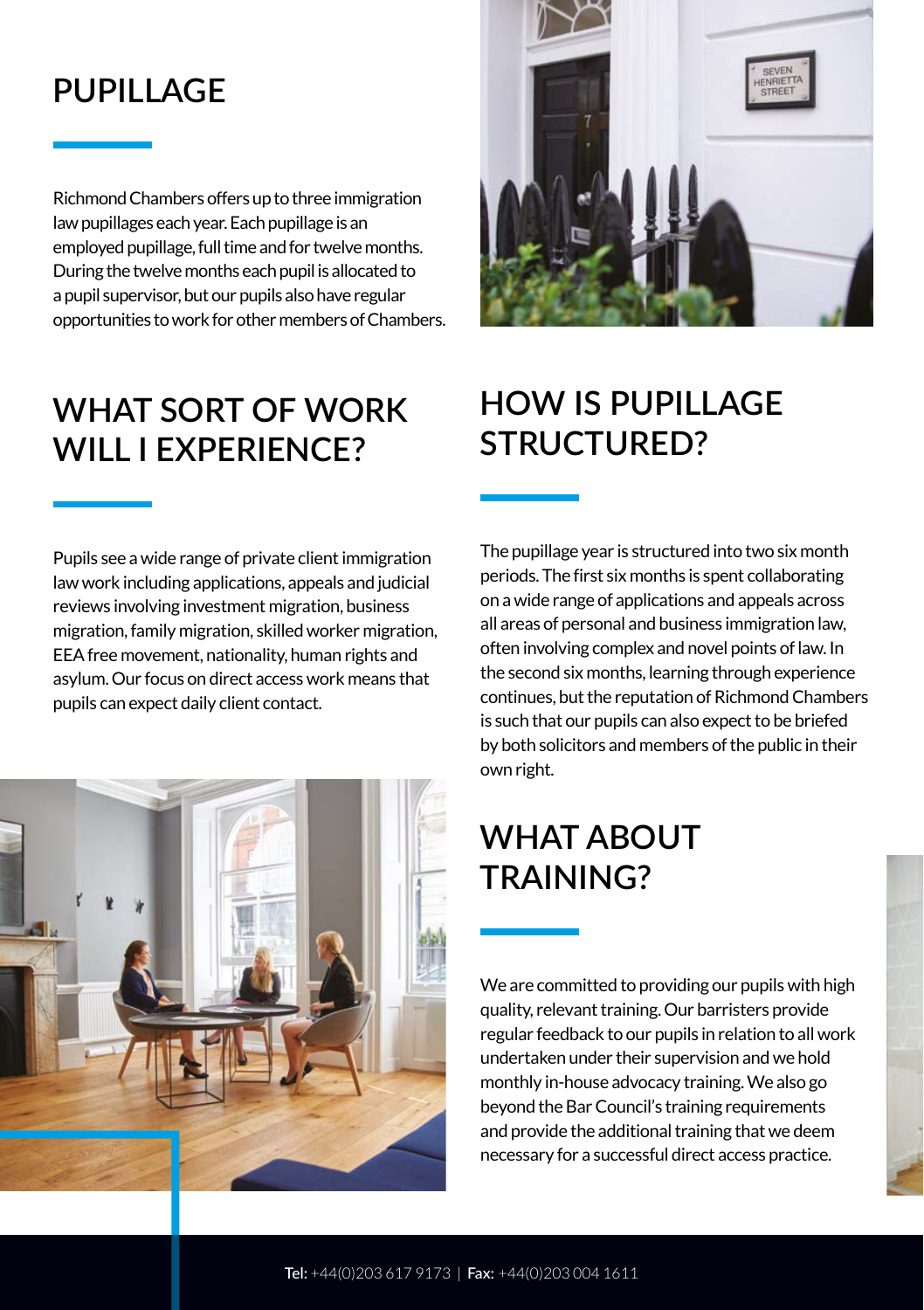## **HOW WILL I BE ASSESSED?**

### **ARE YOUR PUPILLAGES FUNDED?**

We believe that pupillage should be about learning and gaining experience. Richmond Chambers' pupils are not required to undertake any competitive advocacy exercises or complete any formal assessments. Nor do we require our pupils to compete against each other. We evaluate each person individually based on merit.

We offer each pupil a salary package of £25,000 plus additional benefits, including paid holiday and funding of compulsory pupillage courses required by the Bar Standards Board. Both salary and benefits can be expected to increase substantially upon successful completion of pupillage (see the Benefits section of our website for further details).

#### **WHAT ARE THE LONGER TERM PROSPECTS?**

We are committed to recruiting new members from our pupils, after evaluation against our standards of excellence. Our recruitment and training processes are such that in the last 3 years all pupils have been offered and accepted membership of chambers at the end of their pupillage. We continue to support our new members in the early years of practice.



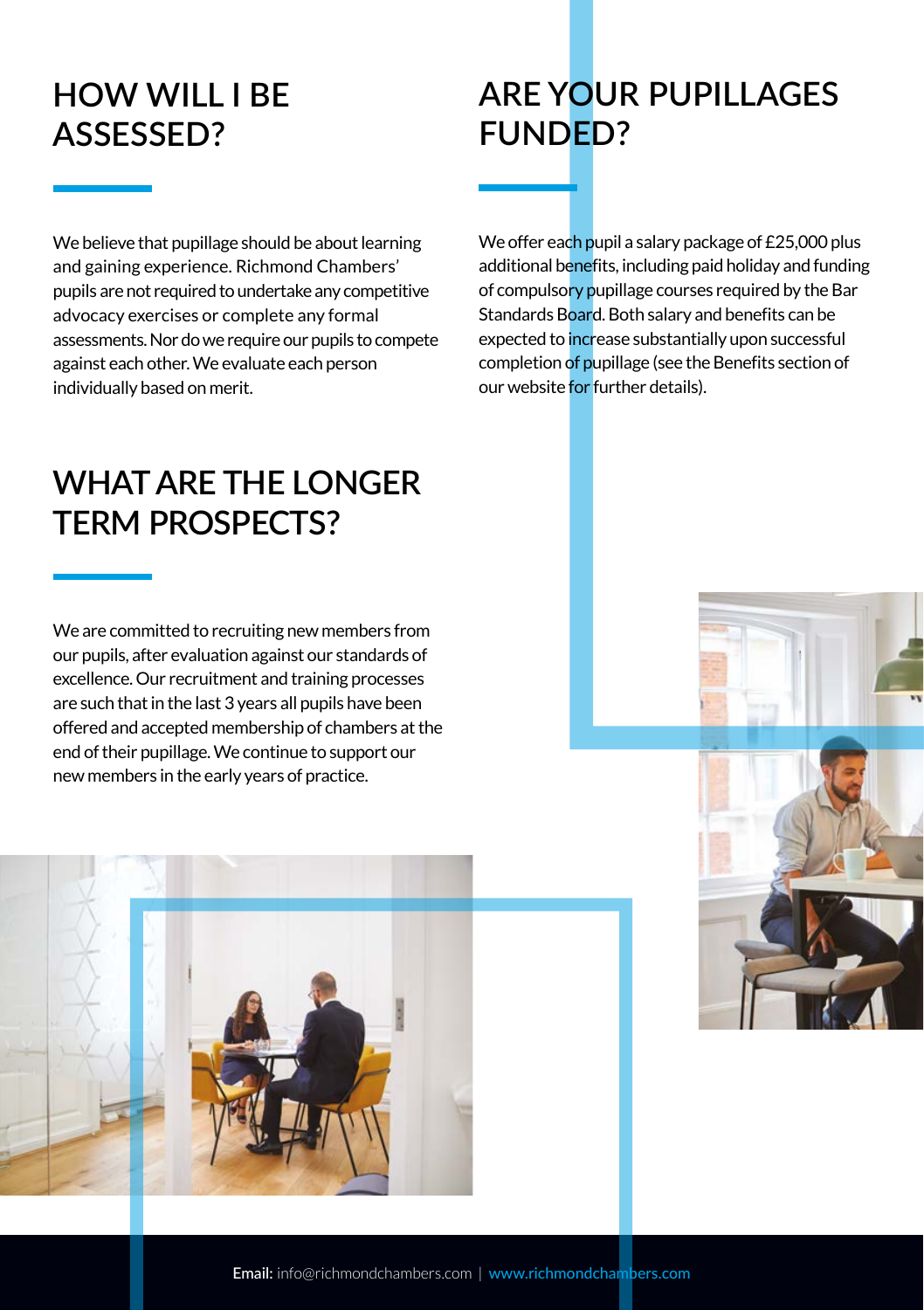#### **HOW DO I APPLY FOR PUPILLAGE?**

#### **Richmond Chambers is not in the Pupillage Gateway system.**

Applications should be made using the Pupillage Application Form available on our website. The form must be completed electronically and emailed to our HR Manager, Nancy Holland, along with any correspondence from the BSB confirming any dispensations from pupillage and a completed Equality & Diversity Monitoring Form. We will not accept hard copy applications or consider any other material provided.



We look for pupils with excellent academic ability and a high level of motivation. Applicants must have at least a 2:1 degree, and in addition demonstrate a commitment to the Bar, an impressive academic or employment history, and an interest in our specialist area of work. Our successful candidates tend to be confident, articulate and interesting individuals with the right aptitude for working directly with members of the public. Neither undertaking a mini-pupillage with us or employment as a legal associate are prerequisites for a successful pupillage application. Applicants are encouraged to refer to the Pupillage Selection Criteria available on our website.